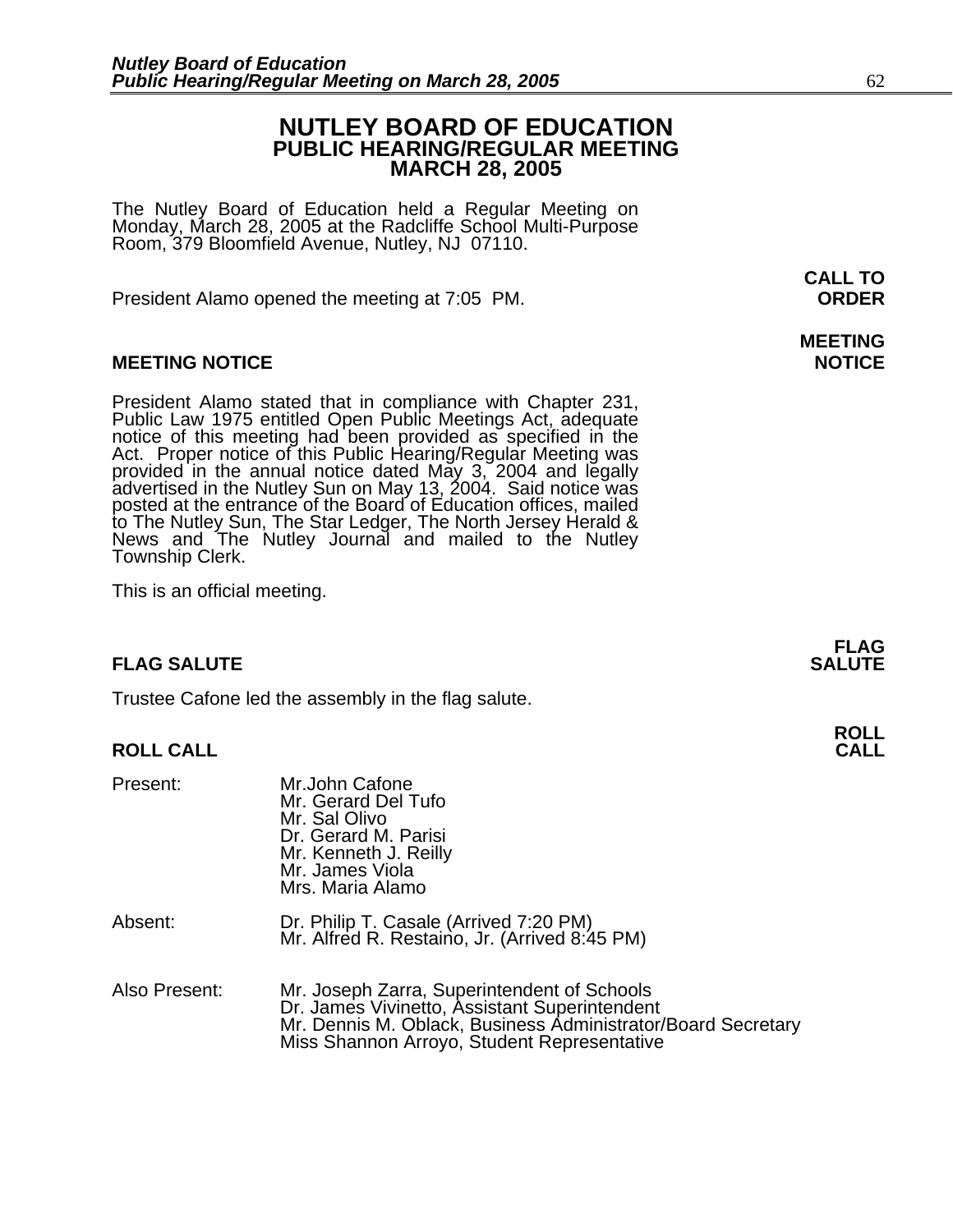### *PUBLIC HEARING ON BUDGET*

President Alamo thanked the Budget Committee and administrators for their diligence in establishing the proposed 2005-06 School District Budget.

She then presented an informative CD provided by the New Jersey School Boards Association regarding the S-1701 Bill.

Trustee Casale arrived.

President Alamo then introduced Board Secretary Dennis Oblack who gave a detailed presentation of the proposed 2005- 06 budget.

#### **HEARING OF CITIZENS (Budget Only) CITIZENS**

Resident Donna Ferraro expressed her concerns regarding the possible privatization of the Food Service Department for the Nutley School District.

Board Secretary Oblack responded that the Board is only investigating the options.

#### **APPROVAL OF 2005-2006 BUDGET 2005-2006**

Trustee Cafone moved, and Trustee Parisi seconded, the following resolution. Upon being put to a roll call vote the resolution was approved.

WHEREAS, the Board of Education of the Township of Nutley approved a tentative budget for the 2005-2006 school year on March 21, 2005 , and

WHEREAS, said tentative budget was properly advertised on March 24, 2005 , and

WHEREAS, the Public Hearing on the budget was conducted on March 28, 2005,

NOW, THEREFORE, BE IT RESOLVED that the Board of Education hereby approves the official budget for the 2005- 2006 school year in the following amounts:

| <b>General Fund</b>         | \$45,602,436 |
|-----------------------------|--------------|
| <b>Special Revenue Fund</b> | 1,221,270    |
| Debt Service Fund           | 1,322,874    |
|                             |              |

Total Budget **\$** 48,146,580

Of which the following amount shall be raised by local tax levy:

**HEARING OF**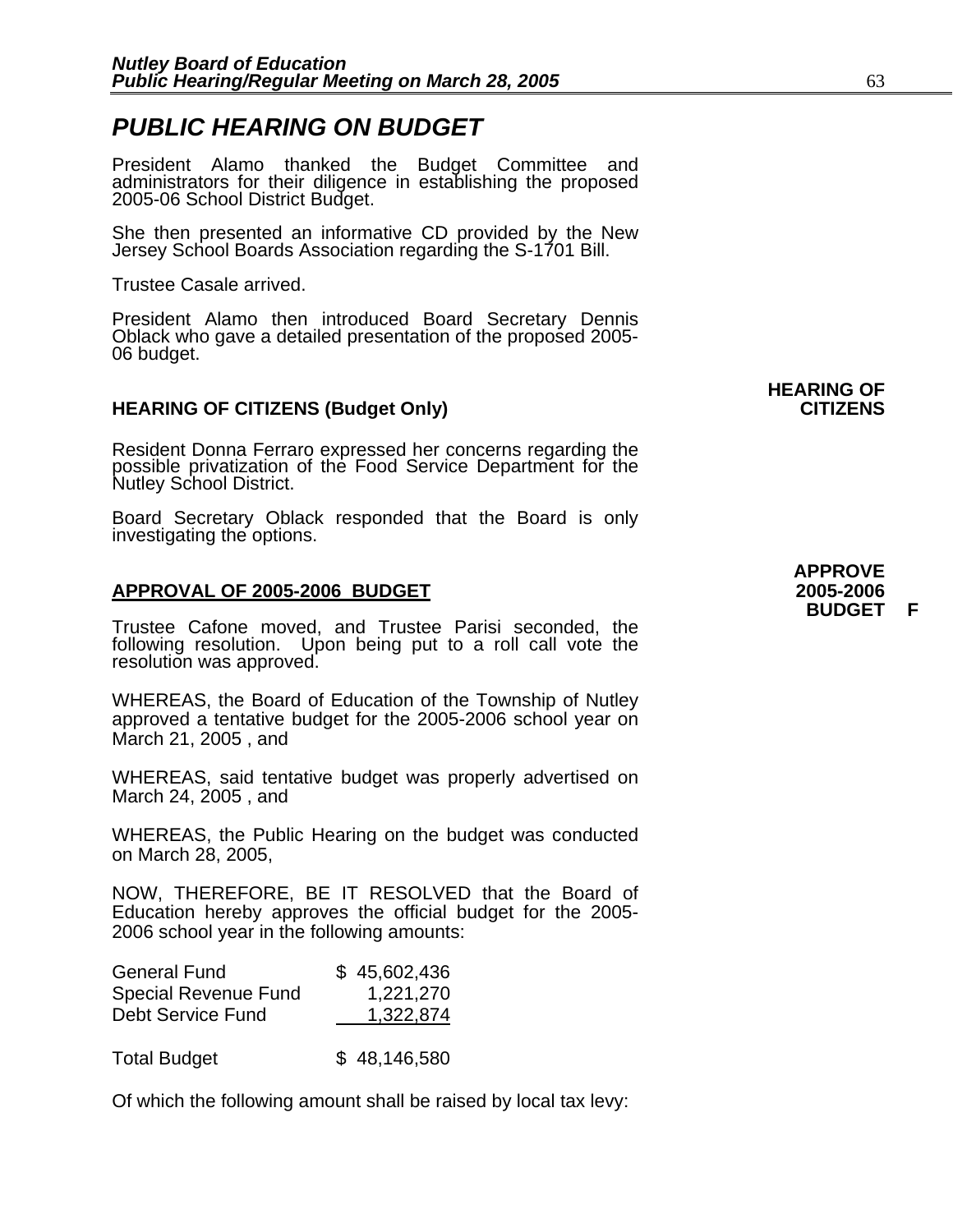| <b>General Fund Tax Levy</b> | \$38,602,126     |
|------------------------------|------------------|
| Debt Service Tax Levy        | <u>1,303,973</u> |
|                              |                  |

Total Tax Levy \$ 39,906,099

and,

BE IT FURTHER RESOLVED that the Board also requests approval of the statutory Spending Growth Limitation Adjustments as follows:

| <b>Special Education Costs</b> | - \$ | 225,955 |
|--------------------------------|------|---------|
| Use of Banked SGLA             |      | 216,361 |

Total \$ 442,316

and, the contract of the contract of the contract of the contract of the contract of the contract of the contract of the contract of the contract of the contract of the contract of the contract of the contract of the contr

BE IT FURTHER RESOLVED that the Secretary be authorized to place on the ballot at the Annual School Election to be held on April 19, 2005 the proposal to approve the General Fund tax levy portion of the 2005-2006 school budget. The complete budget for 2005-2006 is attached as APPENDIX F

and,

BE IT FURTHER RESOLVED by the Board of Education of the Township of Nutley to approve a separate question to be presented to the voters as follows:

REVOLVED, that there should be raised an additional \$262,890 for General Funds in the same school year, 2005- 2006. These taxes will be used exclusively for technology upgrades in all seven district schools. The additional levy will provide funds for new computers, software and peripheral equipment for the Library/Media Center in each school and for one Business Department computer lab i addition, funding will be provided for new printers for the high school labs, photography and art classrooms; new audio-visual equipment and electronic balances for the high school science labs; and equipment to upgrade the district's core system<br>infrastructure. The taxes, if raised, will be used exclusively for<br>these purposes. These proposed additional expenditures are<br>in addition to those necessary to achi Content Standards.

### **APPROVAL OF MINUTES APPROVE**

Trustee Parisi moved, Trustee Del Tufo seconded, and the Board unanimously approved by roll call vote the following motion: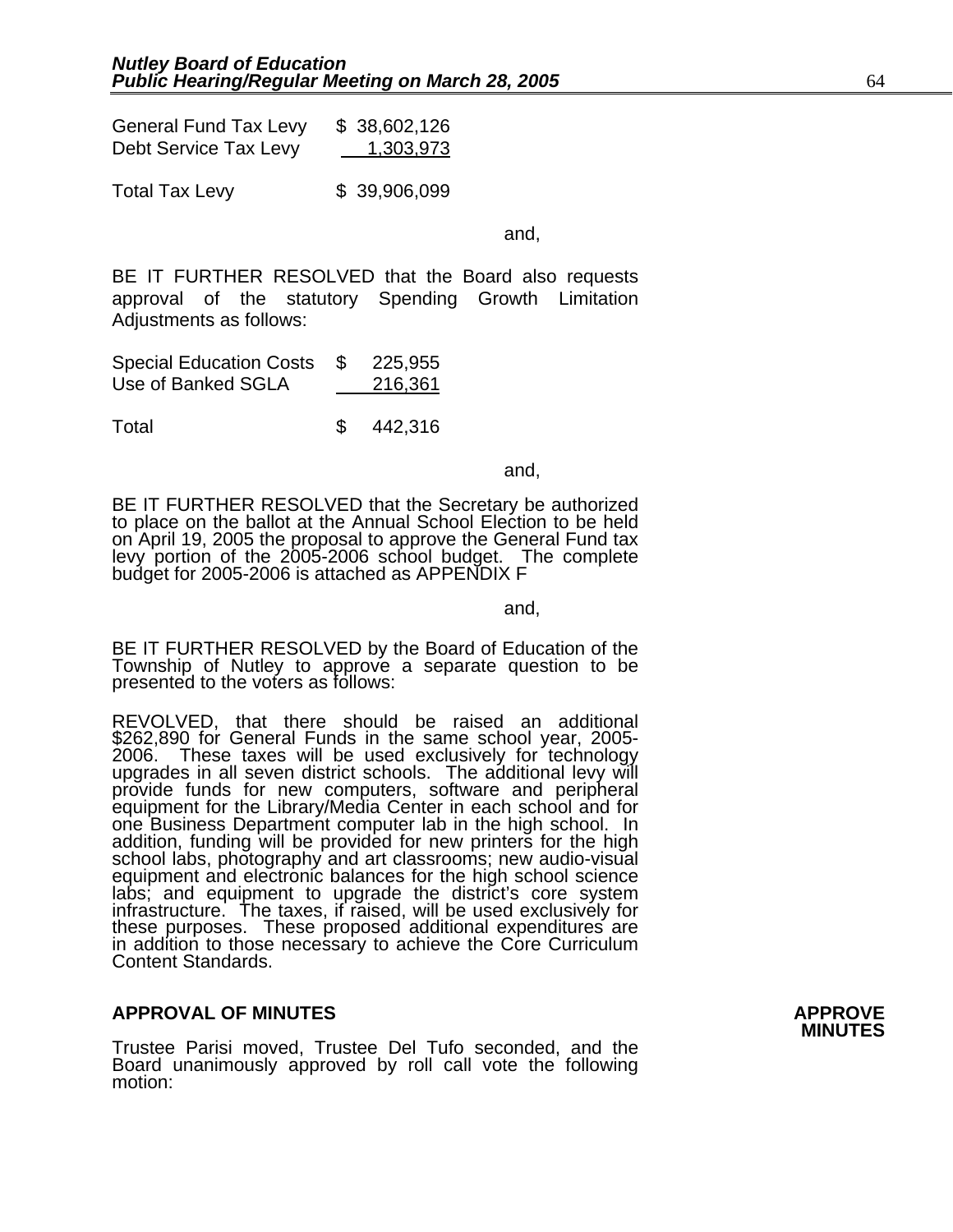BE IT RESOLVED that the Board of Education approves the following minutes:

| March 14, 2005    | - Closed Executive Session  |
|-------------------|-----------------------------|
| March 7, 2005     | - Special Meeting           |
| March 7, 2005     | - Closed Executive Meetings |
| February 28, 2005 | - Regular Board Meeting     |
| February 28, 2005 | - Conference Meeting        |
| February 28, 2005 | - Closed Executive Session  |

#### **CORRESPONDENCE CORRESPONDENCE**

President Alamo read a letter from a parent complimenting several employees in the Transportation Department.

#### **BOARD SECRETARY'S REPORT**

Board Secretary Oblack gave his report during the budget presentation.

#### **SUPERINTENDENT'S REPORT SUPT'S REPORT A**

Superintendent Zarra welcomed everyone in attendance and announced that special awards would be presented to students<br>for both academic and athletic achievements. He then<br>introduced Nutley High School Interim Principal Mr. introduced Nutley High School Interim Principal Catrambone. Mr. Catrambone proceeded to introduce Guidance Director Mrs. Starace, Director of Music Mr. Vitkovsky, Athletic Director Mr. Frannicola and several coaches who announced the recipients of the academic and athletic awards stated on Schedule A as appended to these minutes.

Superintendent Zarra congratulated all the recipients and their parents for their wonderful accomplishments.

#### **RECESS MEETING RECESS**

At 8:35 PM upon the suggestion of President Alamo, Trustee Casale moved, Trustee Olivo seconded, and the Board unanimously approved by voice vote a motion to recess.

#### **RECONVENE MEETING RECONVENE**

At 8:45 PM Trustee Del Tufo moved, Trustee Parisi seconded, and the Board unanimously approved by voice vote a motion to reconvene the open public meeting.

Trustee Restaino arrived.

### **BOARD SECRETARY'S**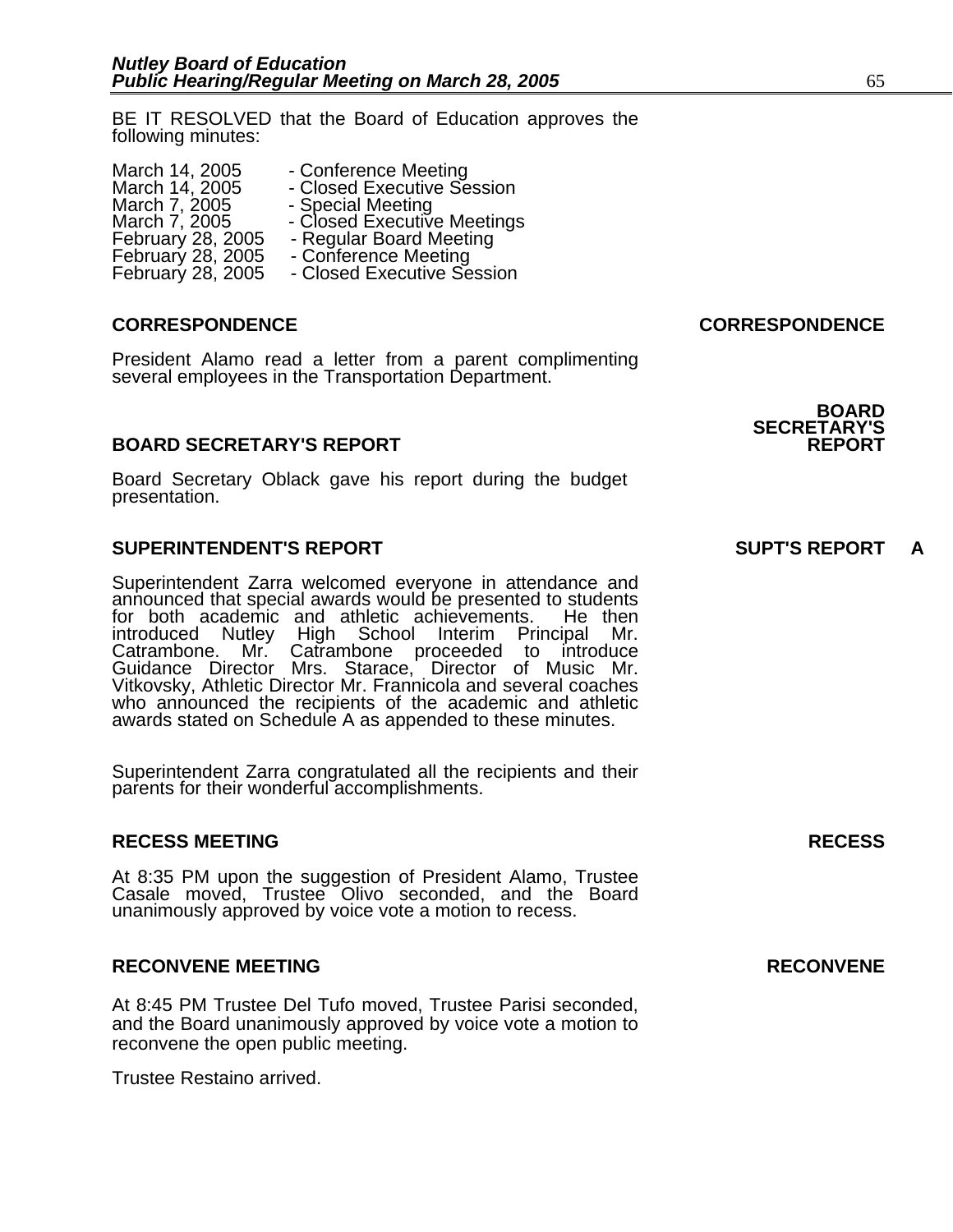Mr. Zarra finished presenting the Superintendent's Report, dated March 28, 2005 , Schedule A, which is appended to the minutes of this meeting, and summarized its contents.

### **COMMITTEE REPORTS REPORTS**

Miss Shannon Arroyo - Student Representative

## HEARING OF CITIZENS (Resolutions Only) HEARING OF<br>CITIZENS

NONE

### **SUPERINTENDENT'S RESOLUTIONS EXAMPLE ASSESSED ASSESSED ASSESSED ASSESSED ASSESSED ASSESSED ASSESSED ASSESSED ASSESSED ASSESSED ASSESSED ASSESSED ASSESSED ASSESSED ASSESSED ASSESSED ASSESSED ASSESSED ASSESSED ASSESSED AS**

Trustee Parisi moved, and Trustee Del Tufo seconded, a motion that the Board approve the Superintendent's Resolutions numbers 1 through 11 as listed below.

The Superintendent's Resolutions 1 through 11 were unanimously approved by roll call vote.

#### 1. **RETIREMENT - Teacher**

BE IT RESOLVED that the Board of Education approves the acceptance of the retirement of Mrs. Florence Gebbie, High School/Franklin Middle School teacher, effective July 1, 2005.

### 2. LEAVE OF ABSENCE – Teacher **TEACHER TEACHER**

BE IT RESOLVED that the Board of Education approves a childrearing leave of absence for Mrs. Helen Doyle-Marino from May 10, 2005 through June 30, 2005 with the provision she notify the Superintendent of Schools of further teaching<br>intentions no later than April 1, 2005, for the 2005-06 school year.

### 3. LEAVE OF ABSENCE – Teacher **TEACHER TEACHER**

BE IT RESOLVED that the Board of Education approves an extension of a childrearing leave of absence for Mrs. Marisa<br>Tusche for the 2005-06 school year with the provision that she notify the Superintendent of Schools of further teaching intentions no later than April 1, 2006.

#### 4. LEAVE OF ABSENCE – Teacher **TEACHER TEACHER**

BE IT RESOLVED that the Board of Education approves a childrearing leave of absence for Mrs. Marylou Schiavone from May 3, 2005 (p.m.) through May 31, 2005.

**COMMITTEE** 

## **RESOLUTIONS**

# **RETIREMENT**

## **LEAVE**

**LEAVE** 

## **LEAVE**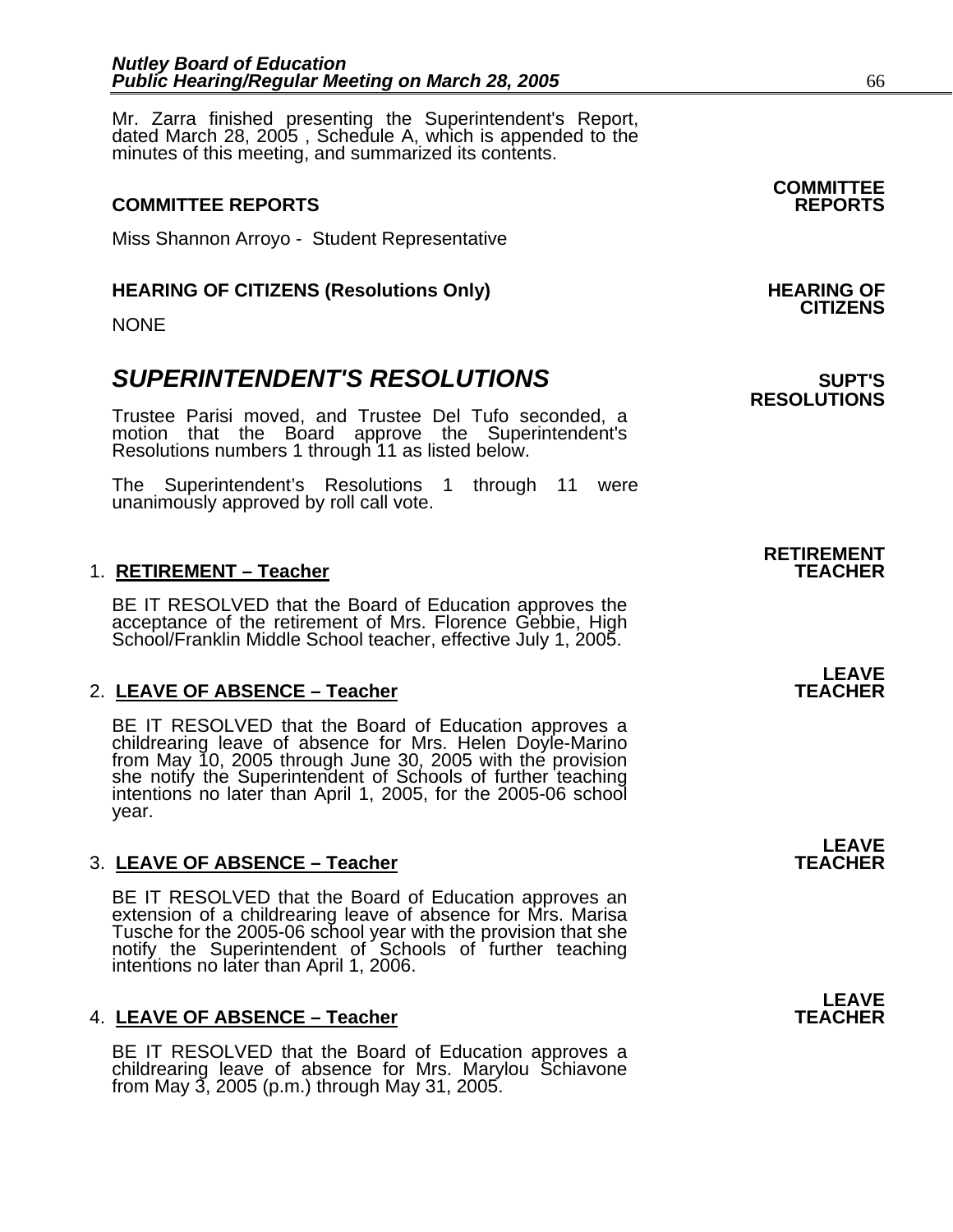## 5. **EXTENDED LEAVE OF ABSENCE – Part-time School Aide LEAVE P.T. AIDE**

BE IT RESOLVED that the Board of Education approves an extended leave of absence, without pay, for Mrs. Janet Fenwick, effective March 1, 2005 through June 30, 2005.

#### 6. **APPOINTMENTS – BOE Extended Day Program EXTENDED DAY**

BE IT RESOLVED that the Board of Education approves the appointment of the School Age Extended Day Program employees listed below for the 2004-05 school year at the salary indicated:

Substitute Child Care Instructor (p/t .5) Hourly Rate

| Erin Barrett    | \$23.00 |
|-----------------|---------|
| Flavia Groeling | 23.00   |

#### **7. APPOINTMENTS – Teacher Substitutes**

BE IT RESOLVED that the Board of Education approves the appointments of the teacher substitutes listed on the attached Schedule B for the 2004-05 school year.

#### 8. APPOINTMENT - Substitutes

BE IT RESOLVED that the Board of Education approves the following substitutes for the 2004-05 school year:

Buildings & Grounds

Raymond Adams Anthony Casale

School Aide Diane Ross

School Aide/Cafeteria Agata Mastropasqua

9. **APPOINTMENT – Volunteer Coach**<br>**COACH** BE IT RESOLVED that the Board of Education approves the BE IT RESOLVED that the Board of Education approves the<br>appointment of Miss Dara Bocchino for the position of Volunteer Assistant Softball Coach for the 2004-05 school year.

#### **10. EXTRA COMPENSATION**

BE IT RESOLVED that the Board of Education approves the following personnel be paid extra compensation in the amounts indicated for services rendered:

**EXTENDED** 

### **APPOINT PROGRAM**

**APPOINT<br>TEACHER SUBS** 

## **APPOINT**

**APPOINT** 

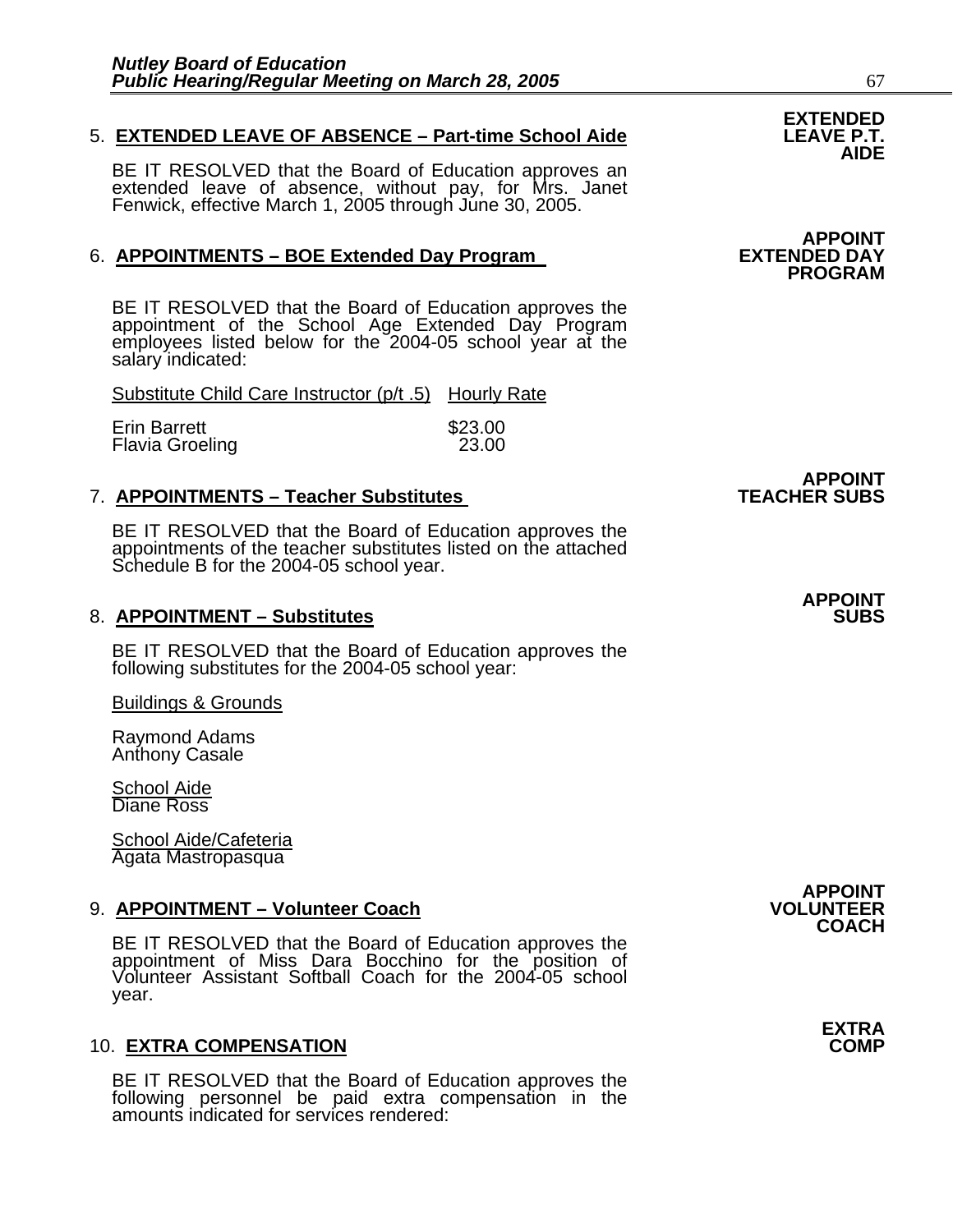#### **HEALTH DYNAMICS CLASSES Month of February, 2005**

Rose Cioffi **\$250.00** 

#### **PAYMENT FOR ZERO PERIOD S.R.A. CLASSES – Month of February, 2005**

| Leann Martin   | \$504.00 |
|----------------|----------|
| David Sorensen | 504.00   |

#### **PAYMENT FOR WILSON READING IN-SERVICE – January 20, 27 and February 3, 10 and 17, 2005**

Valerie Piacenza **\$675.60** 

### **PAYMENT FOR SACRED TEXT in the SECULAR CLASSROOM IN-SERVICE – February 2, 8, 9, 15, and 16, 2005**

Robert O'Dell \$786.00

## **PAYMENT FOR SAT REVIEW CLASSES – February 9, 10, 16, 17, March 2, 3, 9 and 10, 2005**

| Jenifer Hecht | \$831.36 |
|---------------|----------|
| Leann Martin  | 831.36   |
| Cheryl Rowe   | 831.36   |

#### **CULINARY ARTS I & II CURRICULUM REVISION – February 28 – March 4, 2005**

Tarik Huggins **\$103.92** 

#### **AP BIOLOGY PROJECT ACCELERATION CURRICULUM – October, 2004**

Lawrence Jinks \$138.56

#### **LANGUAGE ARTS LITERACY GRADES 1-3 – February 4, 2005**

| <b>Gerard Adubato</b>          | \$103.92 |
|--------------------------------|----------|
| Rita Alfaro                    | 103.92   |
| <b>Katherine Bennett</b>       | 103.92   |
|                                | 103.92   |
| Kerry Bowes<br>Amelia Cerisano | 103.92   |
| Pamela Conry                   | 103.92   |
| <b>Dolores Contreras</b>       | 103.92   |
| <b>Michele Cristantiello</b>   | 103.92   |
| Lenore DeLorenzo               | 103.92   |
| Dana DiGiacomo                 | 103.92   |
|                                |          |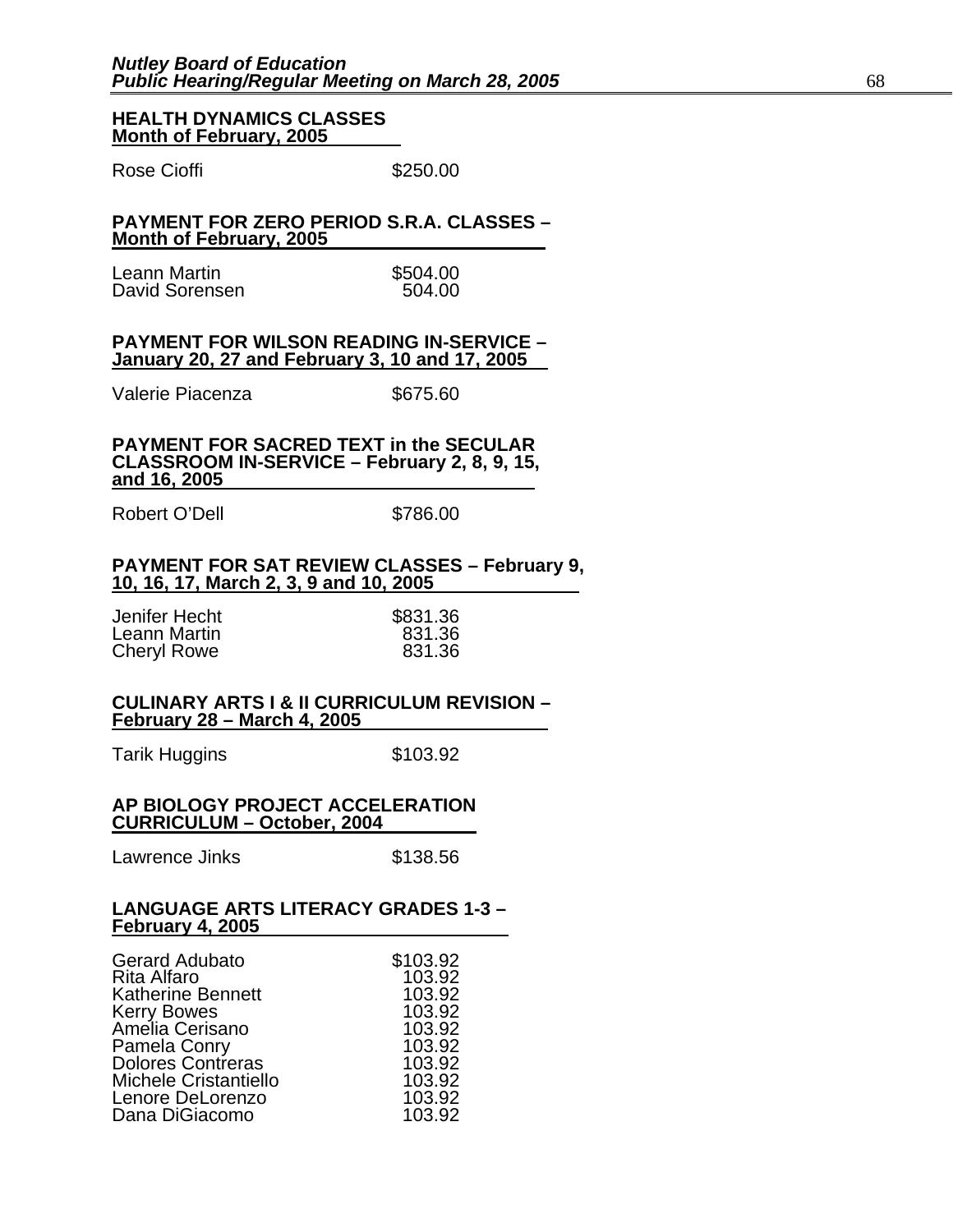| <b>Emanuela Fierro</b>  | 103.92 |
|-------------------------|--------|
| Patricia Fischer        | 103.92 |
| Antoinette Frannicola   | 103.92 |
| <b>Patricia Griffin</b> | 103.92 |
| <b>Courtney Jousset</b> | 103.92 |
| Cynthia Healy           | 157.20 |
| Gail Kahn               | 103.92 |
| Kathryn Koribanick      | 103.92 |
| Vicki Latka             | 103.92 |
| Joan Lightfoot          | 103.92 |
| Pamela Maggiano         | 103.92 |
| Claudia Marra           | 103.92 |
| Jacqueline McAloon      | 103.92 |
| Heather Monterosa       | 103.92 |
| Lynn Mosior             | 103.92 |
| Susan Neri              | 103.92 |
| Eileen O'Mara           | 103.92 |
| <b>Noelle Orsini</b>    | 103.92 |
| Lorraine Rubinstein     | 103.92 |
| SallyAnn Ryder          | 103.92 |
| Lynn Sorrentino         | 103.92 |
| Carol VonAchen          | 103.92 |
| Jenifer Wilson          | 103.92 |

#### **LIBRARY/MEDIA CURRICULUM – February 4, 2005**

| <b>Erin Barrett</b>   | \$103.92 |
|-----------------------|----------|
| <b>Maria Gernitis</b> | 103.92   |
| <b>Sheryl Ives</b>    | 103.92   |
| Douglas Jones         | 157.20   |
| Christina Stendardi   | 103.92   |
| Louise Walk           | 103.92   |

#### **SCIENCE CURRICULUM REVIEW K-6 February 4, 2005**

| Patricia Adubato       | \$103.92 |
|------------------------|----------|
| Karen Beckmeyer        | 103.92   |
| Grayce Berk            | 103.92   |
| Michael Fetherman      | 157.20   |
| <b>Beverly Masullo</b> | 103.92   |
| Linda Moscaritola      | 103.92   |
| <b>Walter Murray</b>   | 103.92   |
| Ellen Napoli           | 103.92   |
| Lorraine Restel        | 103.92   |
| Kristine Torjussen     | 103.92   |

#### **CENTRAL DETENTION COVERAGE – February, 2005**

### **High School**

| \$206.47 |
|----------|
| 131.39   |
| 131.39   |
|          |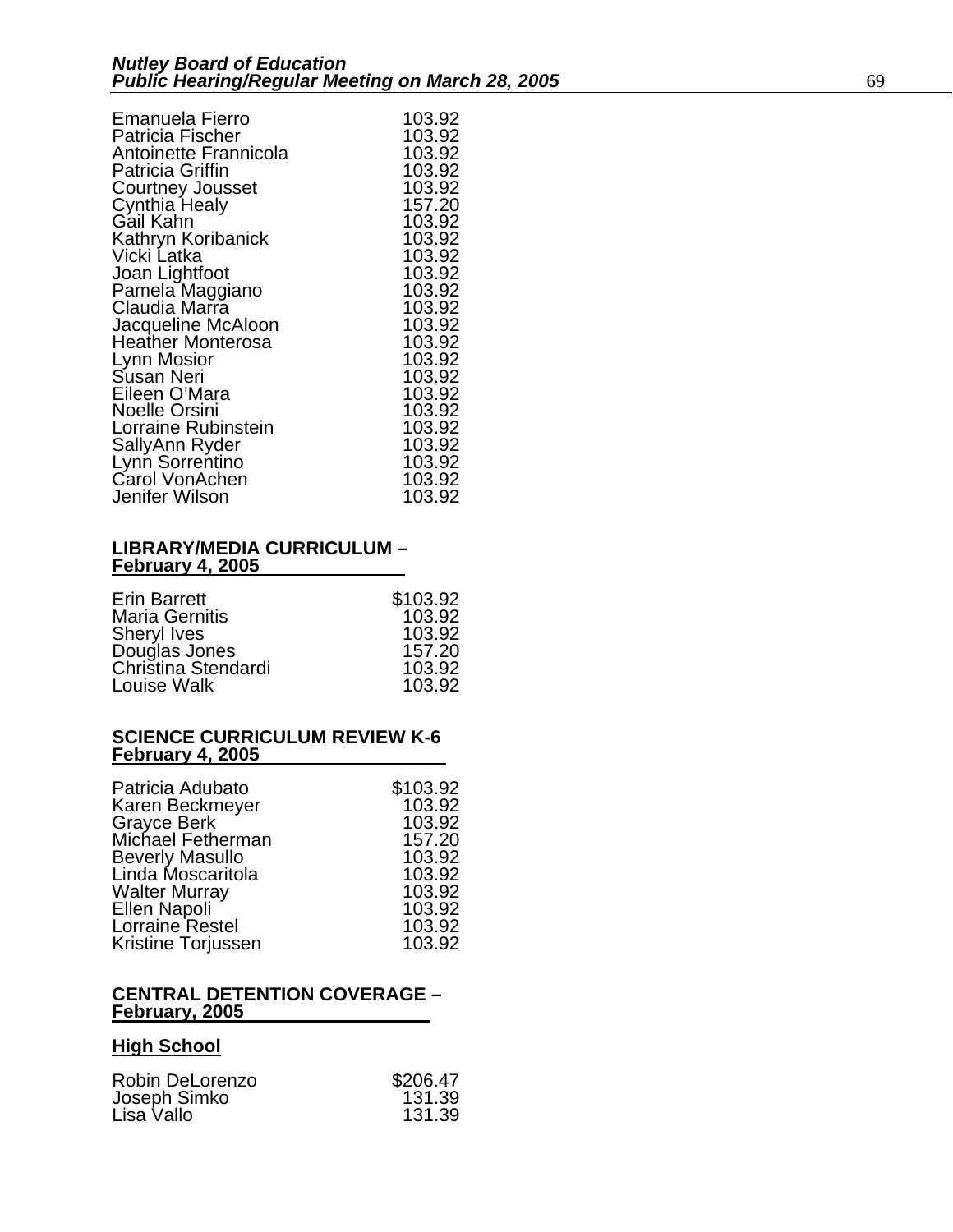#### **Franklin School**

| Joseph Cappello   | 112.62 |
|-------------------|--------|
| Tracy Egan        | 93.85  |
| Louis Manganiello | 56.31  |
| Luann Zullo       | 18.77  |
|                   |        |

#### **SATURDAY MORNING SUSPENSIONS – February, 2005**

#### **High School**

| Eric Puzio | \$78.45 |
|------------|---------|
| Lisa Vallo | 156.90  |

#### **Franklin School**

| Jennifer Ambrose | 78.45 |
|------------------|-------|
| Joseph Cappello  | 78.45 |

#### 11. **SPECIAL CLASS PLACEMENT – Educationally CLASS Disabled Students**

BE IT RESOLVED that the Board of Education authorizes the attendance of a student in out-of-district special education classes for the 2004-05 school year as follows:

No. of Effective<br>Chool Students Classification Date Students Classification Date Tuition Rockleigh School 1 ED 2/28/05 \$17,258.40 Rockleigh, NJ (Bergen County Special Services)

### 12. **MEMORIAL Mrs. Gloria Maechler MEMORIAL**

Trustee Parisi moved, and Trustee Restaino seconded, the following resolution. Upon being put to a roll call vote the resolution was approved.

WHEREAS, it is with a sense of deep sorrow and regret that the Nutley Board of Education records the death of Mrs. Gloria Maechler on February 19, 2005,

WHEREAS, Mrs. Maechler was employed as a bookkeeper for twenty-seven years prior to her retirement in 1985, and

WHEREAS, Mrs. Maechler won the admiration, respect and friendship of her co-workers and those she came in contact with.

NOW, THEREFORE, BE IT RESOLVED, That the Board of Education of the Township of Nutley extends deepest sympathy to the members of her family, and

# **SPECIAL**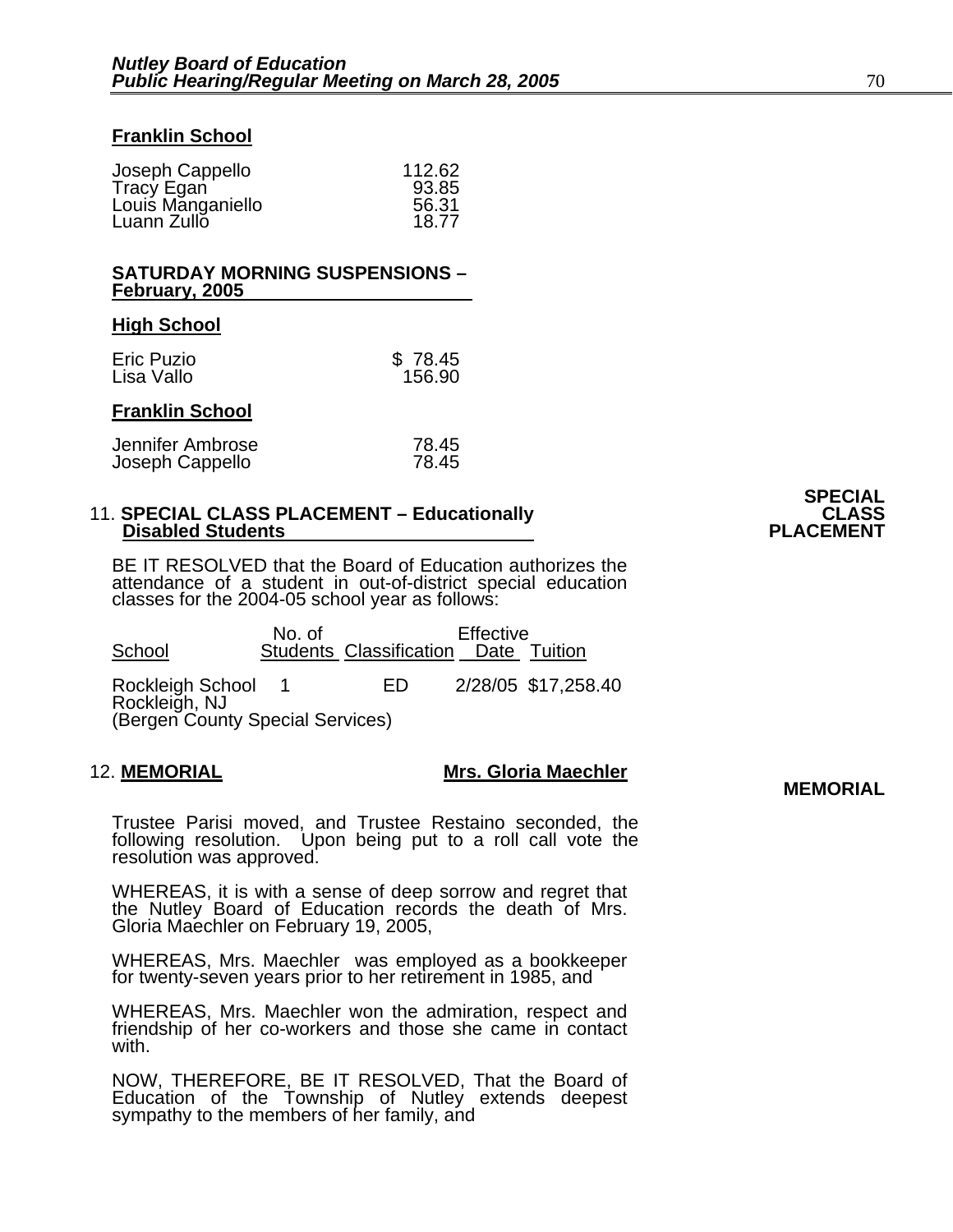BE IT FURTHER RESOLVED, That this resolution be made a part of the minutes of this meeting and a copy sent to the members of her family.

#### 13. **APPROVAL OF CALENDARS - 2005/2006 School Year**

Trustee Del Tufo moved, and Trustee Parisi seconded, the following resolution. Upon being put to a roll call vote the resolution was approved.

BE IT RESOLVED that the Board of Education approves the adoption of the following attached calendars for the 2005/2006 school year:

School Calendar Schedule C Calendar for Twelve-Month Employees Schedule D

#### **14. APPROVAL OF NEW COURSES**

Trustee Olivo moved, and Trustee Casale seconded, the following resolution. Upon being put to a roll call vote the resolution was approved.

BE IT RESOLVED that the Board of Education approves the following courses presented at the January 10, 2005 conference session:

- Math Analysis
- Advanced Placement Italian
- Digital Photography and Design

#### **15. APPOINTMENT – SUBSTITUTE**

Trustee Reilly moved, and Trustee Restaino seconded, the following resolution. Upon being put to a roll call vote the resolution was approved.

BE IT RESOLVED that the Board of Education approves Paul Colangelo as a substitute school bus driver for the 2004-05 school year.

### **BOARD SECRETARY'S RESOLUTIONS** SECRETARY'S

Trustee Restaino moved, and Trustee Cafone seconded, a motion that the Board approve the Board Secretary's Resolutions numbers 1 through 9 as listed below.

The Board Secretary's Resolutions 1 through 9 were unanimously approved by roll call vote.

**APPROVE** 

**APPROVE** 

**APPOINT** 

 **BOARD RESOLUTIONS**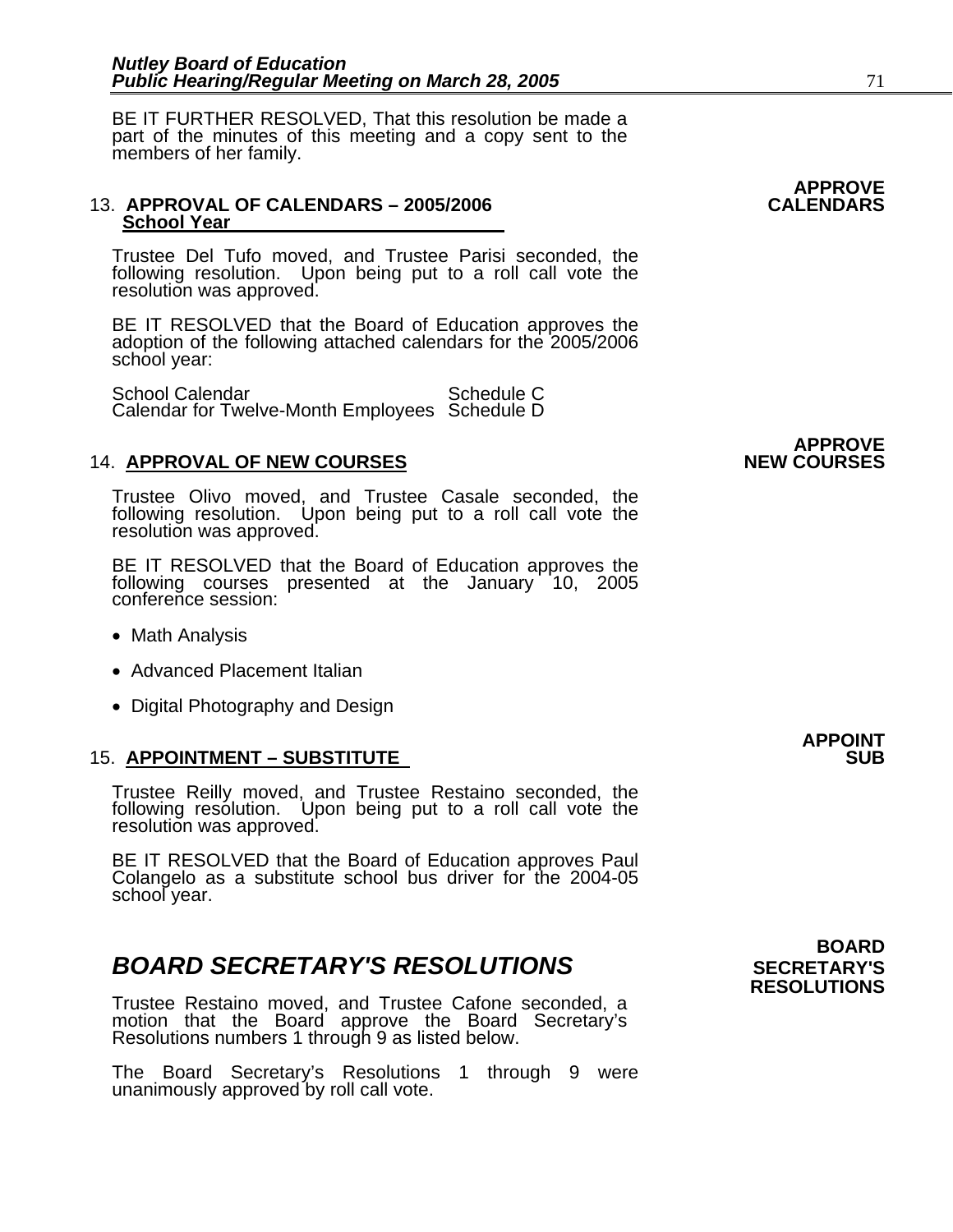#### 1. **SECRETARY & TREASURER'S REPORT**

BE IT RESOLVED that the Board of Education approves the<br>acknowledgement and acceptance of the reports of the Board<br>Secretary (Appendix A) and Treasurer of School Monies (Appendix B) for the period ending February 28, 2005.

#### 2. **CERTIFICATION OF MAJOR ACCOUNT FUND STATUS**

BE IT RESOLVED that the Nutley Board of Education certifies that as of February 28, 2005, after review of the Secretary's monthly financial report (Appropriations section) and upon consultation with the appropriate district officials, to the best of its knowledge no major account or fund has been overexpended in violation of NJAC 6:20-2.13(b) and that sufficient funds are available to meet the district's financial obligations for the remainder of the fiscal year. (Major accounts are General Fund and Debt Service.)

3. BILLS AND MANDATORY PAYMENTS<br>
BE IT RESOLVED that the Board of Education approves the **PAYMENTS** BE IT RESOLVED that the Board of Education approves the payment of bills and mandatory payments dated March 28, 2005 in the total amount of \$2,689,895.54 (Appendix C).

#### 4. **REQUESTS FOR USE OF SCHOOL BUILDINGS AND USE OF BUILDINGS & D GROUNDS GROUNDS**

BE IT RESOLVED that the Board of Education approves the requests for the use of school buildings and grounds (Appendix D), that conform to the rules and regulations set by the Board of Education.

### 5. **TRANSFER SCHEDULE TRANSFER E SCHEDULE**

BE IT RESOLVED that the Board of Education approves, in compliance with N.J.A.C. 9:20-2, the transfers in the 2004-05 budget dated February 28, 2005 in the amount of \$32,408 as appended (Appendix E).

#### **6. TRANSPORTATION SERVICES AGREEMENT**

BE IT RESOLVED that the Board of Education approves that<br>the Secretary be authorized to enter into transportation<br>agreements with the Hopatcong Borough Board of Education<br>(Sussex County Regional Cooperative) for transporta



**CERTIFICATION<br>MAJOR ACCOUNT FUND STATUS** 

**BILLS &** 

**TRANS<br>SERVICES AGREEMENT**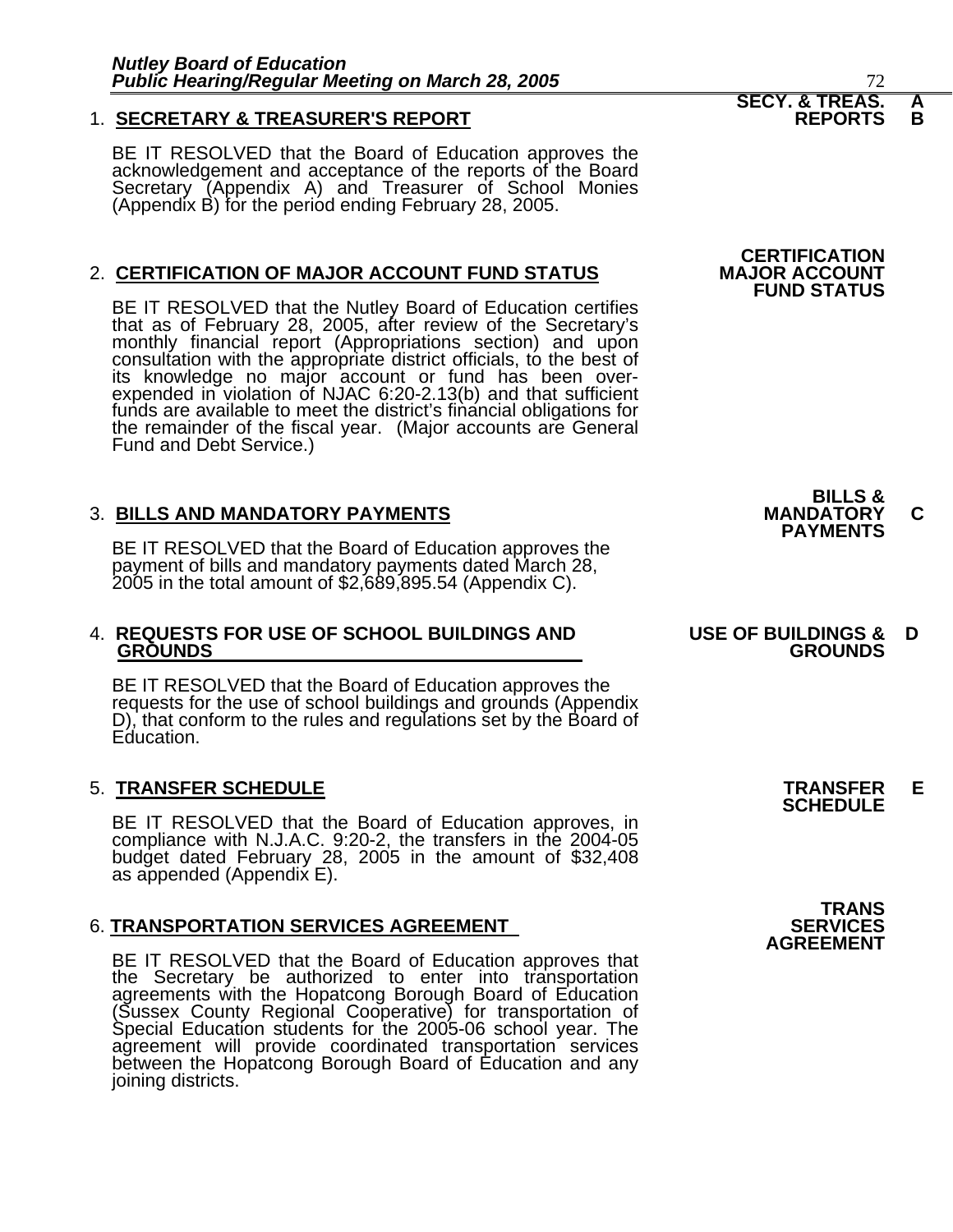BE IT FURTHER RESOLVED that any agreements be presented for ratification at the next succeeding meeting of the Board of Education.

#### 7. **APPROVAL TO ADVERTISE FOR BIDS, SOLICIT TO ADVERTISE QUOTATIONS OR PURCHASE BY STATE CONTRACT FOR BIDS**

BE IT RESOLVED that the Board of Education approves the authorization of the Business Administrator/Board Secretary to advertise for bids, solicit quotations, purchase by State Contract or recommend for contract renewal the following items/services:

Air Conditioners Ice Cream Products Alarm System Service/Installation Athletic Supplies and Equipment Equipment Audio Visual Supplies and Equip. Internet Service Provider Boiler Repair<br>
Boiler Water Treatment<br>
Bread and Rolls<br>
Building Materials<br>
Calculators<br>
Calculators<br>
Calculators<br>
Calculators<br>
Calculators<br>
Calculators<br>
Calculators<br>
Calculators<br>
Calculators<br>
Calculators<br>
Calculators<br>
Cal Commercial Printing<br>Computers and Accessories Pupil Transportation Vehicles<br>Computer Hardware Maintenance Replacement Doors & Hardware Computer Networking<br>
Custodial Uniforms<br>
Electrical Supplies<br>
Electrical Work Custodial Uniforms<br>
Electrical Work Custodial Custodial Custodial Uniforms<br>
School Supplies<br>
School Supplies Electrical Work<br>
Floor Repair & Floor Tile Installation<br>
Science Supplies & Equipment<br>
Grounds Supplies & Equipment<br>
Gym & Classroom Floor Restoration<br>
Solid Waste Disposal<br>
Hand & Power Tools<br>
Stage Drapery Heating Plant Modifications **Ventilating Equipment** 

## 8. APPROVAL TO REPEAL RESOLUTION – Policy 5300 – TO REPEAL Use of Defibrillator(s) 1<sup>st</sup> Reading POLICY 5300

BE IT RESOLVED that the Board of Education approves the<br>repeal of Policy 5300 – Use of Defibrillator(s), approved at the<br>May 3, 2004 Board Meeting. **APPROVE APPROVE APPROVE APPROVEL OF WITHDRAWAL FROM CAPITAL RESERVE** 

### 9. **APPROVAL OF WITHDRAWAL FROM CAPITAL RESERVE WITHDRAWAL**

WHEREAS, the Nutley Board of Education has previously received approval from the NJ Department of Education for the installation of a barrier-free lift at the Radcliffe Elementary School (DOE #3750-080-04-1000), and

WHEREAS, the project is eligible for a Section 15 Grant in the amount of \$41,772 (40% of the Final Eligible Cost of \$104,431), and

**APPROVE** 

# **CAPITAL RESERVE**

# **APPROVE**<br>TO ADVERTISE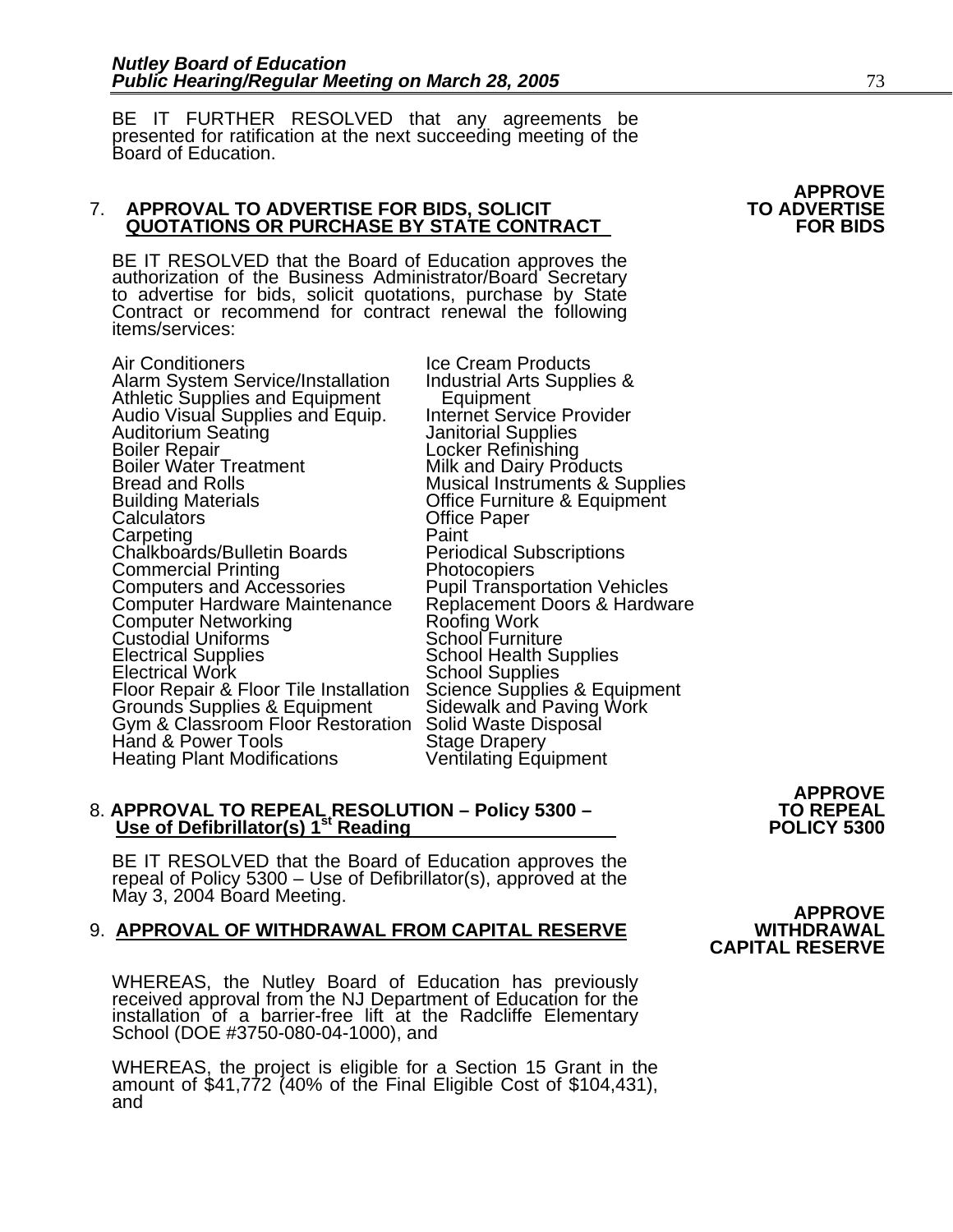WHEREAS, the project is eligible for a Community Development Grant from the County of Essex in the amount of \$40,000 (Grant #B-03-UC-34-0101).

NOW THEREFORE BE IT RESOLVED that the Nutley Board of Education approves the withdrawal from the capital reserve account of \$22,659, the remaining local share of the cost of this project, in accordance with NJAC 6A:26-9.1(e)2.

#### **HEARING OF CITIZENS CITIZENS**

Resident Gail Klein presented Superintendent Zarra with a numeric grade scale from Immaculate Heart Academy.

Resident Donna Ferraro expressed her concerns regarding fingerprinting the employees if the district decides to privatize the food service department. To cut costs she also suggested charging a fee for the CAT Program and curriculum participation at after school meeting rather than at Saturday Curriculum meeting.

Resident Terry Quirk represented the Nutley Parent Advocacy Network and spoke about concerns regarding the cutting of 16 crossing guard posts and the special education laws.

Resident Debbie Russo also expressed her concerns regarding the possible privatization of the Food Service Department.

Superintendent Zarra, Board Secretary Oblack and several trustees responded to the concerns of the residents.

Hearing no further comments, President Alamo closed this portion of the meeting.

#### **OLD BUSINESS OLD BUSINESS**

Trustee Viola and President Alamo spoke about the crossing guard report that was prepared for the Public Safety Department.

Trustee Reilly suggested that Jack Barry from the Public Safety Department come to the Board and share the findings of the crossing guard report. He also asked about the offset of paying for the trailer at Yantacaw School.

Trustee Restaino spoke about the municipal ordinance on non- resident students and how the Board will seek reimbursement. Superintendent Zarra said he would research this.

None

## **HEARING OF**

**NEW BUSINESS NEW BUSINESS**